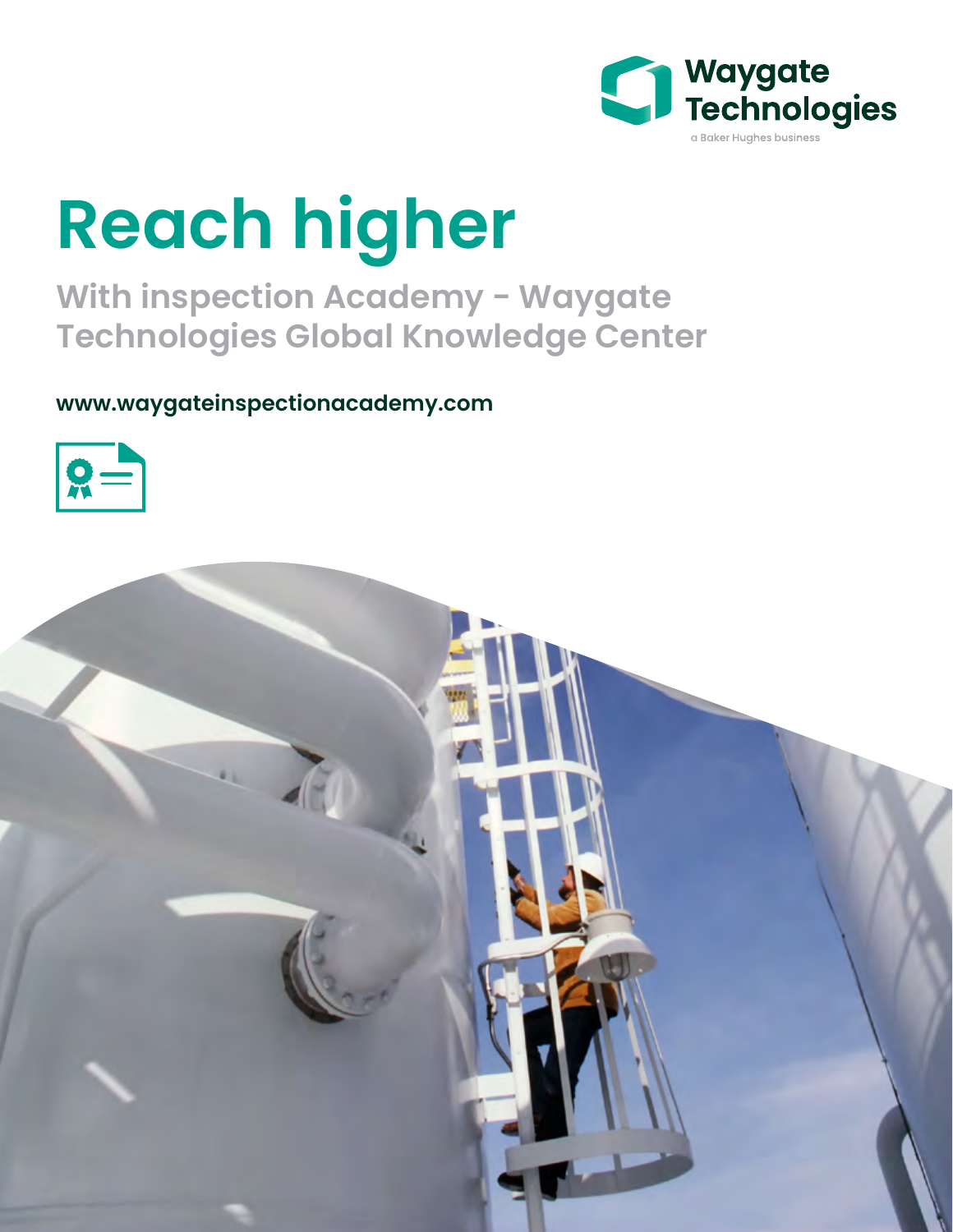## **Sharing knowledge**

#### **We know the value of investing in your success**

That's why our Inspection Technologies business formed Waygate Inspection Academy. Built on the success of our Krautkramer NDT training schools heritage, our decades of expertise continue to shape NDT technology and training through substantial research, development, and collaborative efforts.

Our global presence helps ensure consistent quality education where you are and when you need it. Designed to meet your ongoing inspection training needs, the Inspection Academy offers flexible training delivery options on a broad range of inspection methods:

- **• Classroom sessions** are held at our Customer Solutions Centers, or at your facility.
- **• eLearning Center** offers a growing selection of online courses that can be taken at your convenience.
- **• Educational collaboration** with universities, colleges, and industry leaders reveals the latest in NDT trends and technologies.

In order to serve our customers across the globe, new languages and content are being added.

## **Shaping technology**

#### **Covering the major NDT modalities, advanced technologies, and more**

Whether you are an inspector, plant manager, maintenance engineer or third-party service provider, the Inspection Academy translates Waygate's industry leadership into real learning opportunities for you. Courses are available for the major NDT modalities, including ultrasonics, radiography, eddy current, magnetic particle, dye penetrant, and remote visual inspection.

Many of our courses offer a certificate of training toward Level I and Level II certifications to the American Society for Nondestructive Testing's Recommended Practice SNT-TC-1A. Most courses meet or exceed the criteria set forth in ASNT SNT TC-1A, ANSI/ASNT CP-105, and NAS 410. We also offer several courses on more advanced technologies or applications.





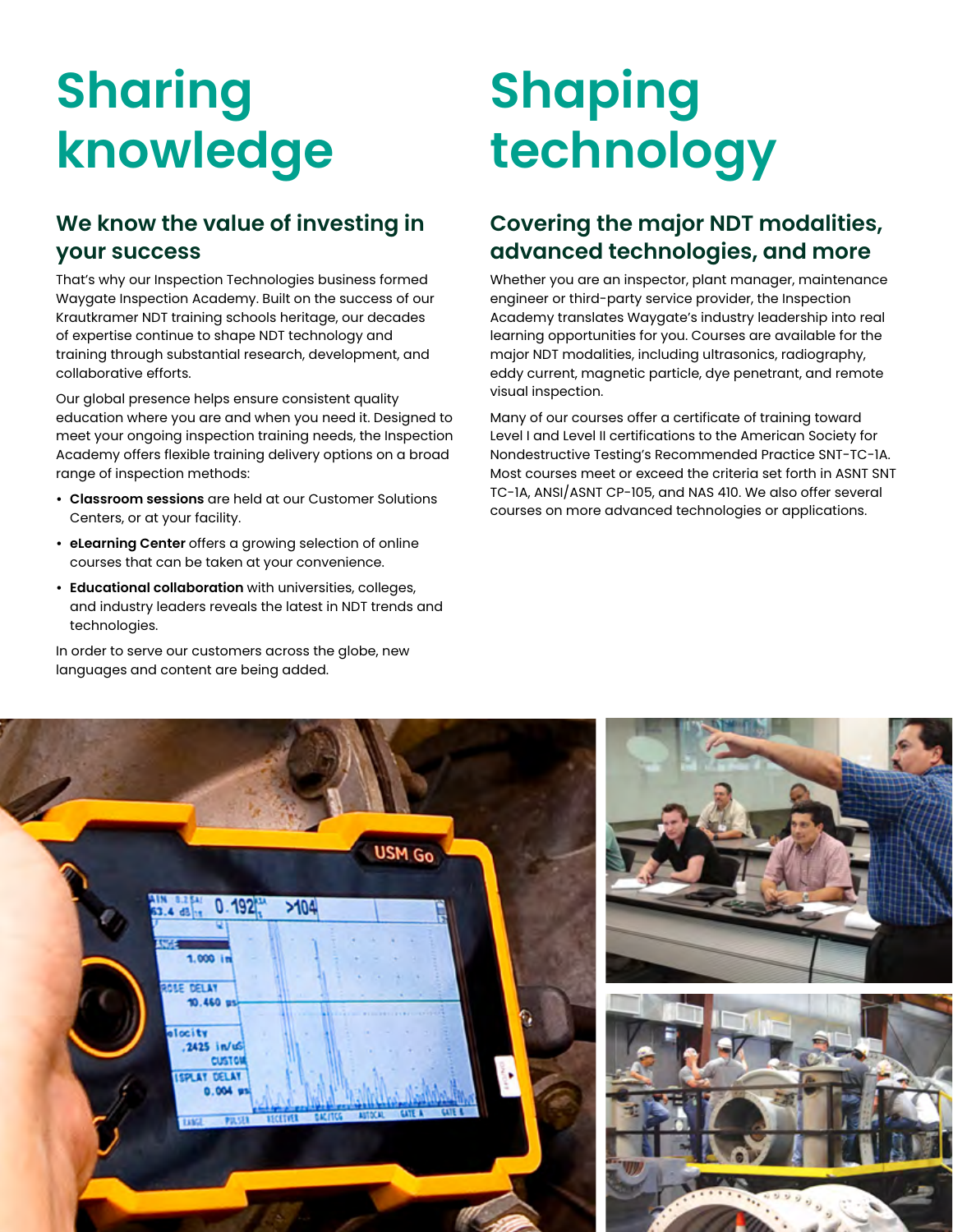### **eLearning center**

#### **Shaping the way customers perform**

The Inspection Academy's classroom sessions combine detailed course work with hands-on experience to deepen understanding and develop high-level competency of inspection theories and concepts. Participants build practical proficiency while working with ultrasonic thickness gauges, digital flaw detectors, X-ray equipment, and a large selection of transducers, probes, calibration standards, and inspection samples—all under the direct supervision of our ASNT certified staff. Ultimately, better educated employees perform faster and higher quality inspections which means improved productivity for you.

#### **Classroom training features and benefits:**

- Interactive classroom settings help promote the exchange of ideas between the instructor and participants. Questions can be answered as they arise, and group discussions can further illuminate topics.
- Practical hands-on training helps verify that the participant thoroughly understands the theory, principles, and application.
- Adherence to a structured and ASNT-validated class schedule ensures that training takes place in a short, set timeframe while meeting ASNT requirements.

If your organization needs a course that you don't see in our catalog, please contact us at waygateinspectionacademy. com. We may be able to develop what you need.



#### **Learn when and where you want**

Waygate's Inspection Academy is committed to providing you with the flexibility to learn whenever and wherever you choose.

Our learning environment allows the theory and principles of each NDT method to be thoroughly covered and provides several impressive features that make these cost-effective and convenient courses a good choice in many scenarios.

#### **eLearning features and benefits:**

- Participants learn at their own pace and on their schedule with online tools that provide flexibility for individual learning styles.
- Time online can be precisely tracked.
- Periodic quizzes keep participants on track. Subjects that require review can be repeated until they are mastered.
- A comprehensive final exam at the end of each course ensures that the certificate of completion is reflective of the learning by the participant.
- Interaction with an online instructor is available through email.

#### **Training at customer locations**

All our courses are available for training at your location. We can also customize a course for you. Training at your location is cost effective if you have 5 or more trainees by saving travel & living costs. The instructor travels to your location. Classes can also be scheduled for first or second shift so employees are available to work. We charge this service at a fixed cost. Please contact us for pricing and availability.

#### **Distance training – Instructor led webinars**

A number of the more popular courses are available for distance training. These are live instructor led courses provided over the internet. Please check the Inspection Academy website for current offerings or please put in a course request if you want to see a particular class on the schedule.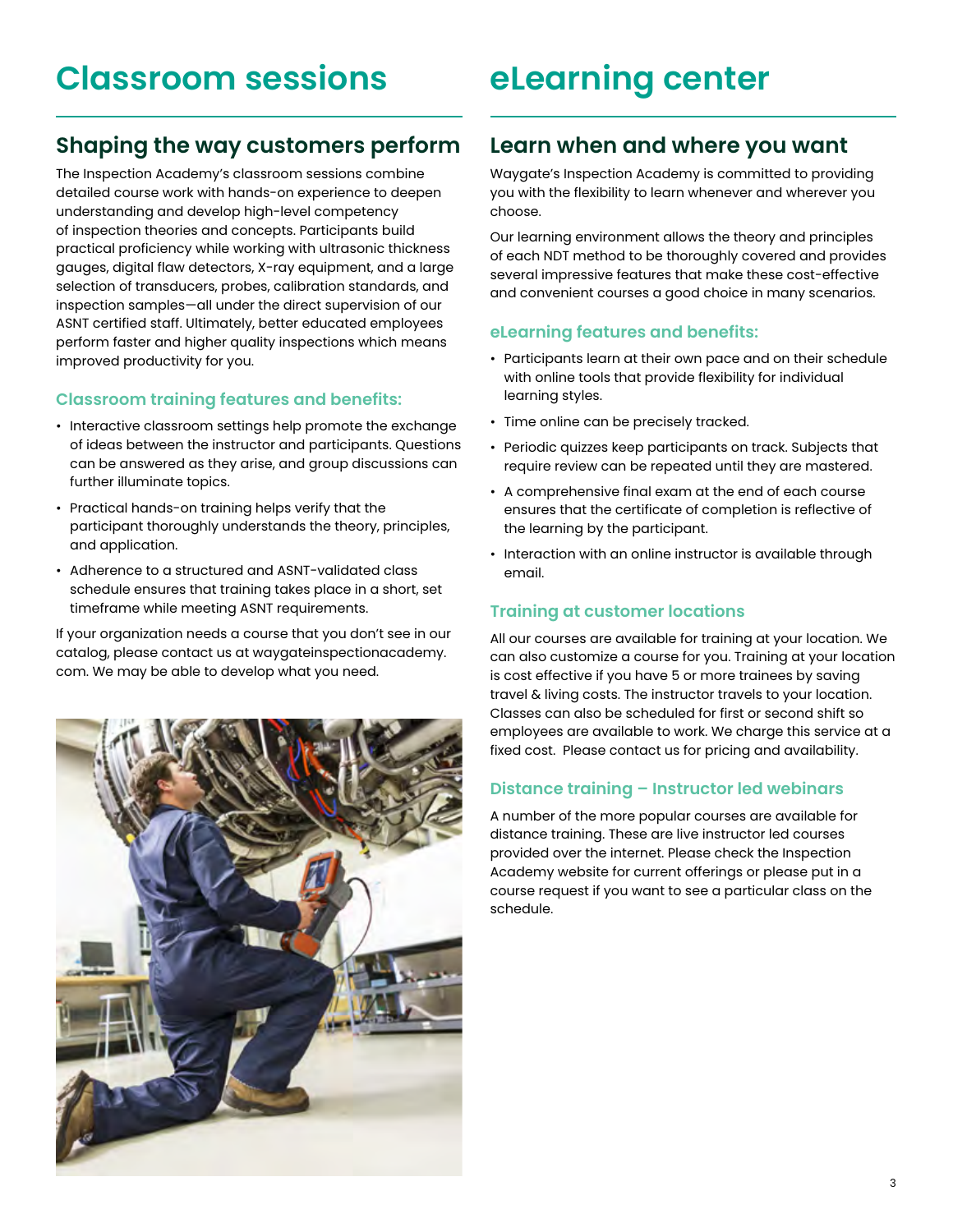### **Classroom session course descriptions**

**The most up-to-date course calendar is available at www.geinspectionacademy.com**

| <b>Course name</b>                                                                                                                                                                                                                                                                                            | <b>Hours</b> | <b>Topics</b>                                                                                                                                                                                                                                                                                                                                                                                                                                                                                                                                                                                                                                                                                               |
|---------------------------------------------------------------------------------------------------------------------------------------------------------------------------------------------------------------------------------------------------------------------------------------------------------------|--------------|-------------------------------------------------------------------------------------------------------------------------------------------------------------------------------------------------------------------------------------------------------------------------------------------------------------------------------------------------------------------------------------------------------------------------------------------------------------------------------------------------------------------------------------------------------------------------------------------------------------------------------------------------------------------------------------------------------------|
| <b>Eddy Current Testing Level I</b>                                                                                                                                                                                                                                                                           | 40           | This Eddy Current Testing Level I course teaches the fundamentals of eddy current testing.<br>Students will learn the principles of the technology and application of the method. The course<br>includes hands-on training and inspection of test parts with known defects.<br>• Eddy current theory<br>• Instrument operation<br>• Inspection parameters<br>• Applications of meters and impedance plane displays<br>• Types of coils, surface probes, flaw evaluation, conductivity, and crack detection                                                                                                                                                                                                  |
| <b>Eddy Current Testing Level II</b>                                                                                                                                                                                                                                                                          | 40           | This Eddy Current Testing Level II course teaches advanced concepts and principles of eddy<br>current testing. Students will build on their level I knowledge and gain more detailed knowledge<br>of principles of the technology. The course includes hands-on training and inspection of test<br>parts with known defects.<br>• Theory and mathematics of alternating current and electrical circuits<br>• Applications<br>· Single- and multi-frequency crack detection<br>• Plating and coating<br>• Cladding and wall thickness<br>• Conductivity measurement<br>• Hardness and heat treatment<br>• Inspection procedures<br>• Calibration and acceptance standards<br>• Categories of discontinuities |
| Magnetic Particle Level I' and Level II'<br>This is a course that we typically do not<br>schedule, but do have the capability to<br>provide, if needed, as a component of a<br>more comprehensive training package for<br>your company.<br>Contact waygateinspectionacademy.com<br>for more information.      | 20           | • Principles of magnetics and magnetic fields<br>• Flux patterns<br>• Flux fields<br>• Effects of discontinuities<br>• Types of magnetization and demagnetization methods<br>• Materials, methods, and equipment<br>• Discontinuities and indications<br>• Method selection<br>• Demagnetization equipment<br>• Evaluation techniques<br>• Quality control equipment and processes                                                                                                                                                                                                                                                                                                                          |
| Penetrant Testing (PT) Testing Levels I and II<br>This is a course that we typically do not<br>schedule, but do have the capability to<br>provide, if needed, as a component of a<br>more comprehensive training package for<br>your company.<br>Contact waygateinspectionacademy.com<br>for more information | 24           | This three-day course (24 HR) combines Level I and Level II courses and explores theory<br>involved with liquid penetrant inspection, equipment used, code and procedural development<br>and hands-on demonstration of using penetrant inspections. This course meets or exceeds<br>requirements of SNT-TC-1.                                                                                                                                                                                                                                                                                                                                                                                               |
| <b>ASTM CR/DDA Process Control Course</b><br>(System Qualification)                                                                                                                                                                                                                                           | 24           | This 3-day theory and lab course is designed to give the student an understanding of the CR &<br>DDA process control requirements. The course will briefly review applicable CR & DDA ASTMs, is<br>designed around ASTM e2245 for CR & E2737 for DDAS. There is a discussion of EPS plate use for<br>CR. Rhythm software & software tools will be used. Monitor-SMPTE pattern is also 2033 ASTM E<br>2007 ASTM E2446 ASTM E 2445 DDA ASTMS.<br>Reviewed: ASTM E 2033 ASTM E 2007 ASTM E 2446 ASTM E 2445 DDA ASTMs<br>Reviewed: ASTM E 2698 ASTM E 2736 ASTM E 2597 ASTM E 1695 ASTM E 2737                                                                                                                 |
| Advanced Digital X-Ray Testing Level III                                                                                                                                                                                                                                                                      | 40           | This 5-day (40-hour) NAS410-style course is designed to provide each student with the<br>technical information required to properly evaluate, qualify, and implement various digital<br>X-ray technologies in a production NDT environment. Daily tests and a final examination will be<br>administered to ensure each student's comprehension of the course material.<br>• Advanced computed radiography<br>• Digital detector array<br>• Digital image conversion<br>• Imaging techniques<br>• DICONDE compliance<br>• Computed tomography<br>Discussion of ASTM E2033, E2445, E2597 and E2737                                                                                                            |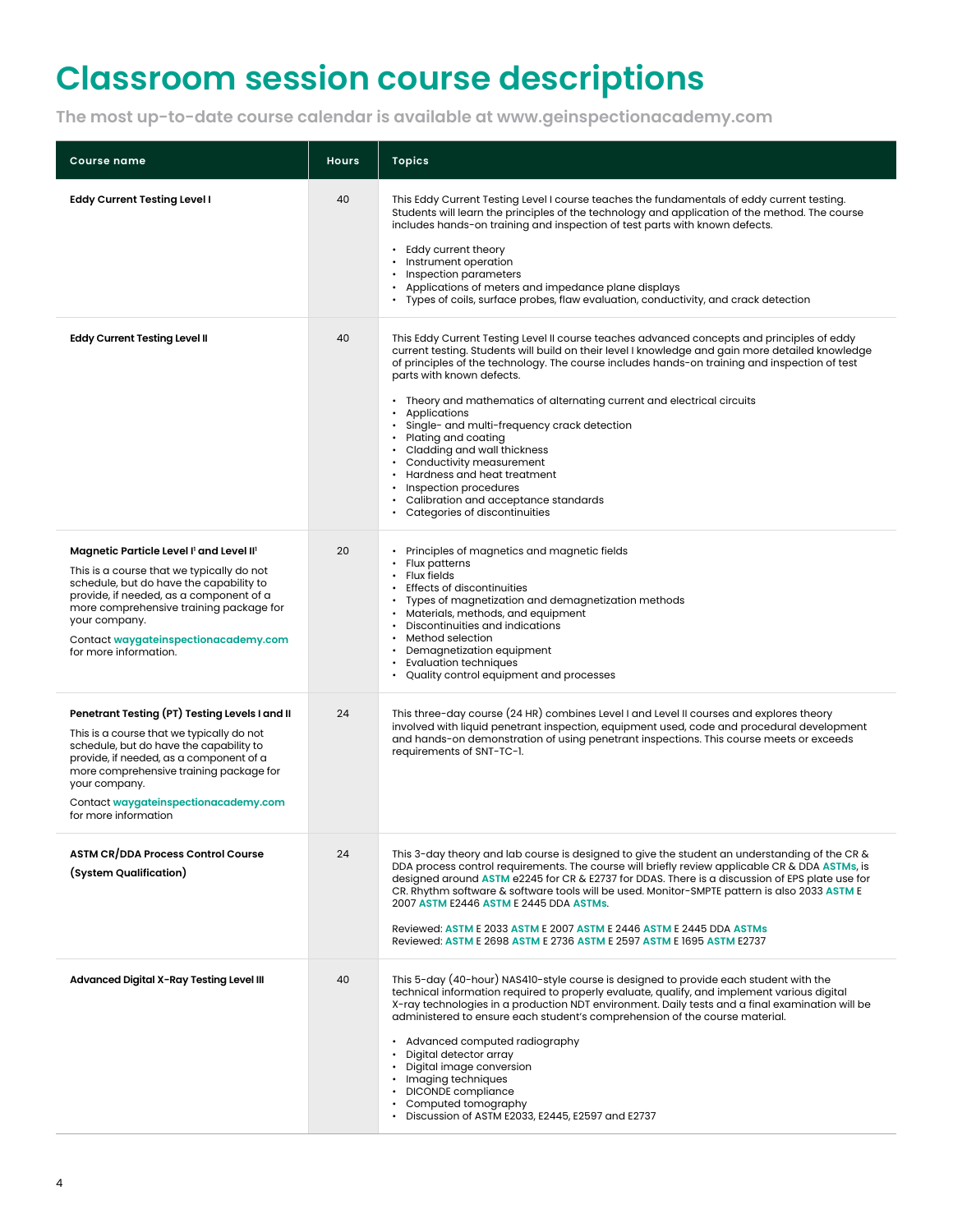| <b>Course name</b>                                                      | <b>Hours</b> | <b>Topics</b>                                                                                                                                                                                                                                                                                                                                                                                                                                                                                                                                                                                                                                                                                                                                                                                                                                                                                                                                                                         |
|-------------------------------------------------------------------------|--------------|---------------------------------------------------------------------------------------------------------------------------------------------------------------------------------------------------------------------------------------------------------------------------------------------------------------------------------------------------------------------------------------------------------------------------------------------------------------------------------------------------------------------------------------------------------------------------------------------------------------------------------------------------------------------------------------------------------------------------------------------------------------------------------------------------------------------------------------------------------------------------------------------------------------------------------------------------------------------------------------|
| Basic Digital X-Ray Testing Level I                                     | 40           | This is a 5-day course (40 hours) NAS410-style course is for beginning students in Digital<br>Radiography. The course is designed to provide the required RT Level I basic Radiographic theory<br>to understand and properly use digital Radiography. This course will cover both Computed<br>Radiography and Digital Detector Arrays.<br>Daily tests and a final examination will be administered to ensure each student's comprehension<br>of the course material.                                                                                                                                                                                                                                                                                                                                                                                                                                                                                                                  |
| <b>Computed Radiography</b><br>(ASTM E2445, ANSI/ASNT CP-105 & NAS 410) | 40           | This 5-day (40-hour) course, which meets ASTM E2445, CP-105, SNT-TC-1A, and NAS 410<br>requirements, is designed to provide each student with the technical information required to<br>properly operate and optimize various computed radiography (CR) technologies in a production<br>NDT environment. Students will utilize Waygate Technologies' Rhythm software on provided<br>laptop computers throughout the course. Daily tests and a final examination will be administered<br>to ensure each student's comprehension of the course material.<br>Topics include:<br>• Radiation safety<br>• Exposure techniques<br>• CR normalization<br>• Overview of profile techniques for corrosion under insulation (CUI)<br>• General discussion of DDAs<br>• Casting discontinuities - digital reference radiographs<br>• Weld discontinuities<br>Discussion of ASTM E2033 and E2445 codes                                                                                             |
| <b>Digital Radiography</b><br>(ASTM E2737, ANSI/ASNT CP-105 & NAS 410)  | 40           | This 5-day (40-hour) course, which meets CP-105, SNT-TC-1A, and NAS 410 requirements, is<br>designed to provide each student with the technical information required to properly operate and<br>optimize various direct radiography (DR) technologies in a production NDT environment. Students<br>will utilize Rhythm software on provided laptop computers throughout the course. Daily tests and<br>a final examination will be administered to ensure each student's comprehension of the course<br>material.<br>Topics Include:<br>• Radiation safety<br>• General discussion of computed radiography<br>• Overview of profile techniques for corrosion under insulation (CUI)<br>• Digital detector arrays (DDAs)<br>• DDA calibration<br>· Digital reference radiographs<br>• Digital image conversion<br>• Imaging techniques<br>• DICONDE compliance<br>• Computed tomography<br>Discussion of ASTM E2597 and E2737 codes                                                    |
| Digital Radiographic Interpretation                                     | 40           | This Digital Radiographic Film Interpretation Course (5-day) revamps the classic film<br>interpretation course by adding digital radiography and imaging software. Students will utilize<br>Rhythm software on provided laptop computers throughout the course. This course provides<br>the theoretical and practical knowledge required for correct viewing and interpretation of weld<br>radiographs gained using digital radiography and classic film. Emphasis is on radiographic<br>interpretation of welds; however, the class is a good intro to digital radiography. Laptops with<br>Rhythm software will be provided for the class.<br>Subjects covered include:<br>• Film processing, viewing and interpretation<br>• Digital radiography (CR, DR and film digitizers)<br>• Digital raw image and artifacts<br>• Software tools and filters<br>• Digital reference radiographs of steel castings<br>Radiography codes, interpretation and acceptance criteria for weldments |

1 Does not meet NAS410 requirements.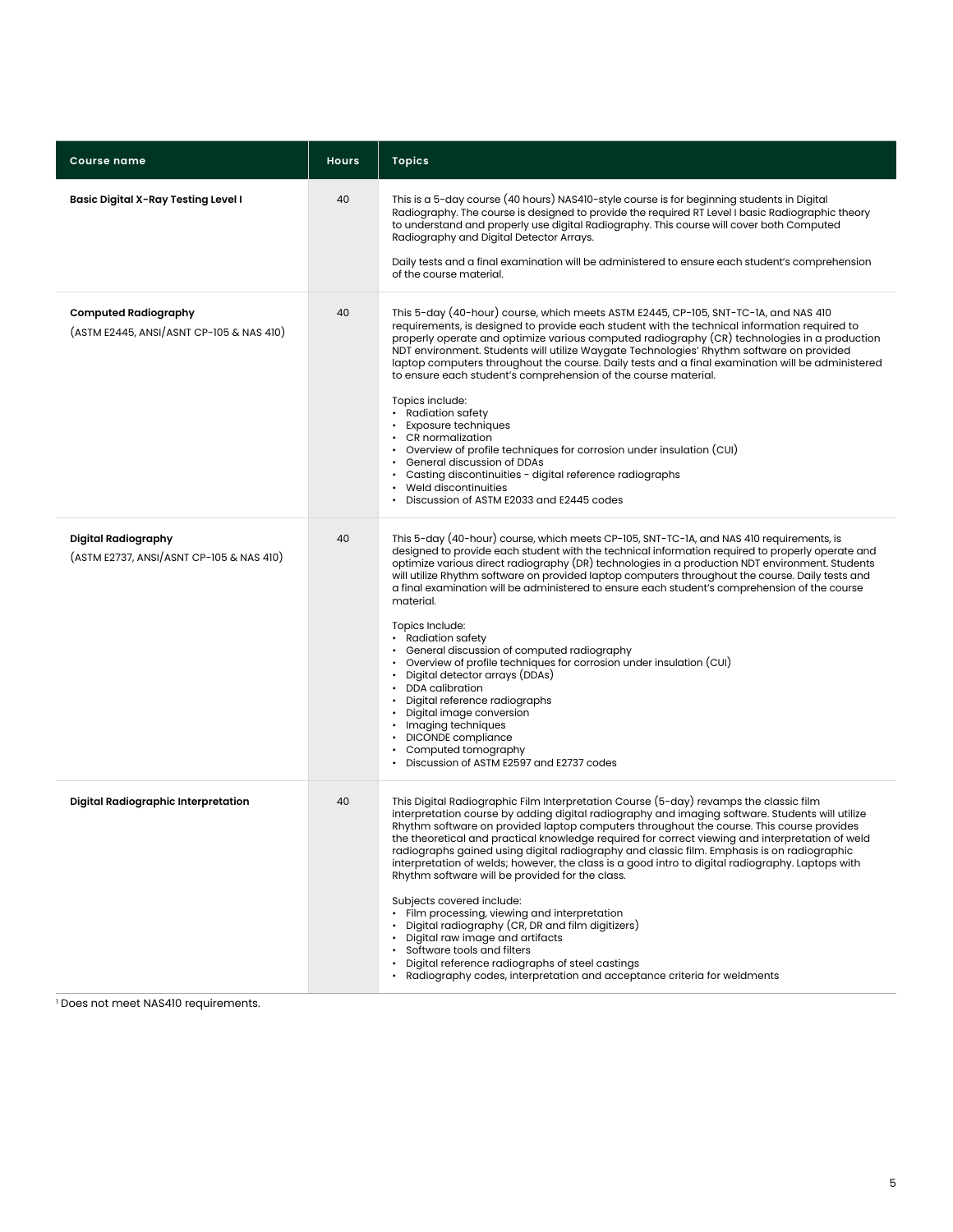### **Classroom session course descriptions**

**The most up-to-date course calendar is available at www.geinspectionacademy.com**

| <b>Course name</b>                                                                  | <b>Hours</b> | <b>Topics</b>                                                                                                                                                                                                                                                                                                                                                                                                                                                                                                                                                                                                                                                                                                                                                                                                                                                                                                                                                                                                                                                                                      |
|-------------------------------------------------------------------------------------|--------------|----------------------------------------------------------------------------------------------------------------------------------------------------------------------------------------------------------------------------------------------------------------------------------------------------------------------------------------------------------------------------------------------------------------------------------------------------------------------------------------------------------------------------------------------------------------------------------------------------------------------------------------------------------------------------------------------------------------------------------------------------------------------------------------------------------------------------------------------------------------------------------------------------------------------------------------------------------------------------------------------------------------------------------------------------------------------------------------------------|
| Digital Radiographic Interpretation<br>& Rhythm Software                            | 24           | Digital Radiographic Interpretation 3-day course is a Non-Film Radiographic Interpretation and<br>Evaluation Class. This course provides the theoretical and practical knowledge required for<br>correct viewing and interpretation of weld radiographs gained using digital radiography. The<br>course is for those with a minimum of RT Level I. Laptops with rhythm software will be provided for<br>the class.<br>Subjects covered include:<br>• Intro to Digital Radiography (CR, DR & Film Digitizers)<br>• Digital Raw Image and Artifacts<br>• Rhythm Software tools and filters<br>• Digital Reference Radiographs of Steel Castings<br>• Radiography Codes, Interpretation and acceptance criteria for weldments<br>This course is structured to meet and exceed the Requirements of The American Society for Non-<br>destructive Testing (ASNT) recommended practice SNT-TC-1A-24 hour course and covers the<br>topical outline of AST/ANSI CP-105 for Radiographic Interpretation and Evaluation                                                                                       |
| Intermediate Digital X-Ray Testing Level II                                         | 40           | This 5-day (40-hour) NAS410-style course is designed to provide each student with the technical<br>information required to properly operate and optimize various digital X-ray technologies in a<br>production NDT environment. Daily tests and a final examination will be administered to ensure<br>each student's comprehension of the course material.<br>• Intermediate computed radiography<br>• Digital detector array<br>• Digital image conversion and imaging techniques<br>• DICONDE compliance<br>• Discussion of ASTM E2033, E2445 and E2597                                                                                                                                                                                                                                                                                                                                                                                                                                                                                                                                          |
| X-ray Computed Tomography CT<br>Advanced Scan Operator/Intermediate<br>Data Analyst | 40           | Upon completion of this 40-hour course with hands-on practical application, participants will<br>meet Level III Scan Operator requirements as outlined by the Metals Affordability Initiative (MAI)<br>guidance for affordable CT usage, and will be prepared to:<br>• Apply safety regulations for operation of ionizing radiation equipment.<br>• Demonstrate the proper set-up and reconstruction of a CT scan.<br>• Select CT scan parameters to optimize image quality for specific applications.<br>• Perform corrective actions for image quality issues and artifacts, including Feldkamp artifacts,<br>insufficient images, and beam hardening.<br>• Perform calibrations for metrology measurements.<br>• Perform system quality checks to comply with industrial standards.<br>• Understand analysis software and advanced analysis possibilities for CT measurements.<br>• Identify CT applications for castings, turbine blades, automotive parts, composites, additive<br>manufacturing, electronics, advanced materials, biological and geophysical specimens, and<br>paleontology. |
| Radiography Testing Level I                                                         | 40           | This Radiography Level I (5-day) course in Radiographic inspection covers the theory,<br>applications, and safety aspects of X-Ray and gamma radiographic inspection. Students will<br>also receive classroom instruction on darkroom procedures, radiographic interpretation and<br>general safety.<br>Subjects covered include:<br>• Radiation sources<br>• Radiation safety<br>• Radiography techniques<br>• Image quality<br>· Basic radiographic interpretation                                                                                                                                                                                                                                                                                                                                                                                                                                                                                                                                                                                                                               |
| <b>Radiography Testing Level II</b>                                                 | 40           | This Radiography Level II (5-day) advanced course emphasizes a greater depth of study into<br>radiographic inspection with emphasis on procedures and techniques. This course provides a<br>review of modern digital radiography.<br>Prerequisite: Level I in Radiography<br>Subjects covered include:<br>• Radiography calculations<br>· Radiographic image quality<br>• Radiography techniques<br>Digital Radiography<br>• Radiography inspection codes and interpretation                                                                                                                                                                                                                                                                                                                                                                                                                                                                                                                                                                                                                       |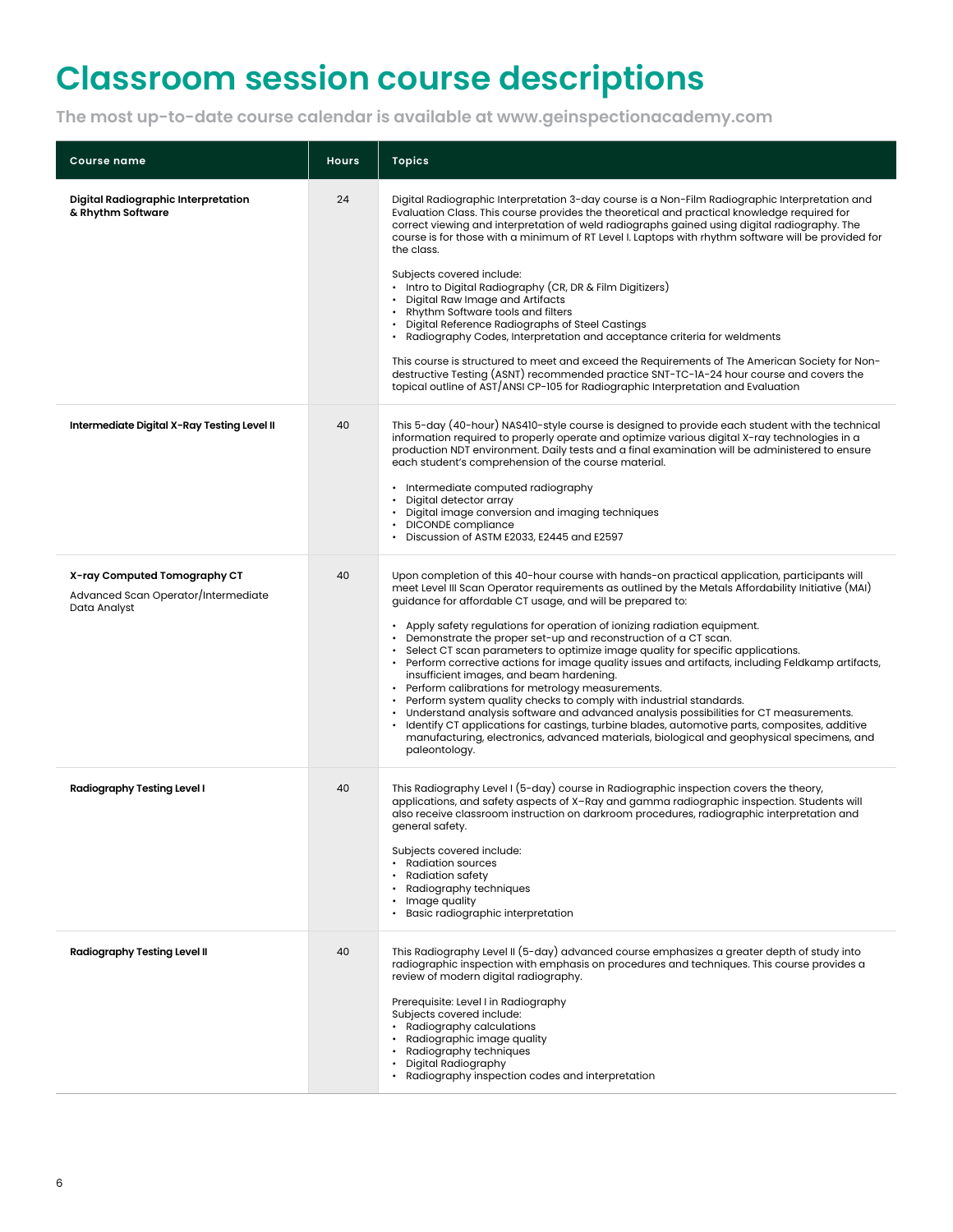| <b>Course name</b>                 | <b>Hours</b> | <b>Topics</b>                                                                                                                                                                                                                                                                                                                                                                                                                                                                                                                                                                                        |
|------------------------------------|--------------|------------------------------------------------------------------------------------------------------------------------------------------------------------------------------------------------------------------------------------------------------------------------------------------------------------------------------------------------------------------------------------------------------------------------------------------------------------------------------------------------------------------------------------------------------------------------------------------------------|
| <b>Phased Array Week 1</b>         | 40           | This 80 Hour Phased Array Course teaches the fundamentals of Phased Array technology in an<br>80-hour instructor-led course. Students will learn the principles of the technology, and detailed<br>operation of the instrument and probes. This class is designed to keep a very low student-to-<br>instrument ratio for a more hands-on, practical learning experience.<br>• Sector and linear scans<br>• Angle beam calibrations<br>• Focal law verification<br>• Phased array imaging<br>• Phased array probes<br>• Phased array in lieu of radiography<br>Weld inspection<br>$\bullet$           |
| <b>Phased Array Week 2</b>         | 40           | • Calibrations, TCG and focusing<br>• Top view (C-scan)<br>• Encoders<br>• Phased array applications<br>• Weld inspection and weld flaw image interpretation<br>• Flaw sizing with phased arrays<br>Overview of inspection codes                                                                                                                                                                                                                                                                                                                                                                     |
| <b>Phased Array Workshop</b>       | 32           | This Phased Array Workshop teaches the fundamentals of Phased Array technology in a 4-day<br>instructor-led course. Students will learn the principles of the technology, and basic operation of<br>the instrument and probes. This is a hands-on, practical learning experience.<br>• Basic phased array theory<br>• Phased array probes<br>• Angle beam calibrations on a phased array flaw detector<br>• Storing and recalling setups on a phased array flaw detector<br>• Flaw sizing with phased array<br>Encoders<br><b>TOPView software</b>                                                   |
| <b>Ultrasonic Testing Level I</b>  | 40           | This Ultrasonic Testing Level I course is designed to teach both theoretical knowledge and<br>practical skills for the Level I technician. Upon completion, the student will be able to set<br>up equipment, calibrate, and perform tests according to recognized procedures under the<br>supervision of Level II or Level III technicians.<br>• Ultrasonic theory<br>Instrument operation<br>$\bullet$<br>• Inspection parameters<br>Thickness testing<br>Straight beam flaw detection and sizing<br>Calibration techniques for straight beam, dual element, delay-line, and angle beam transducers |
| <b>Ultrasonic Testing Level II</b> | 40           | This Ultrasonic Testing Level II course is intended to provide a continued thorough grounding in<br>the principles of ultrasonic testing and fundamentals of materials and processes. The student<br>will be able to identify and analyze materials and determine and apply proper inspection<br>techniques.<br>• Angle beam flaw location and evaluation<br>• Special instrument features<br>Equipment quality control<br>Flaw, sizing, manufacturing processes, their flaws<br>Proper and correct ultrasonic inspection                                                                            |

1 Does not meet NAS410 requirements.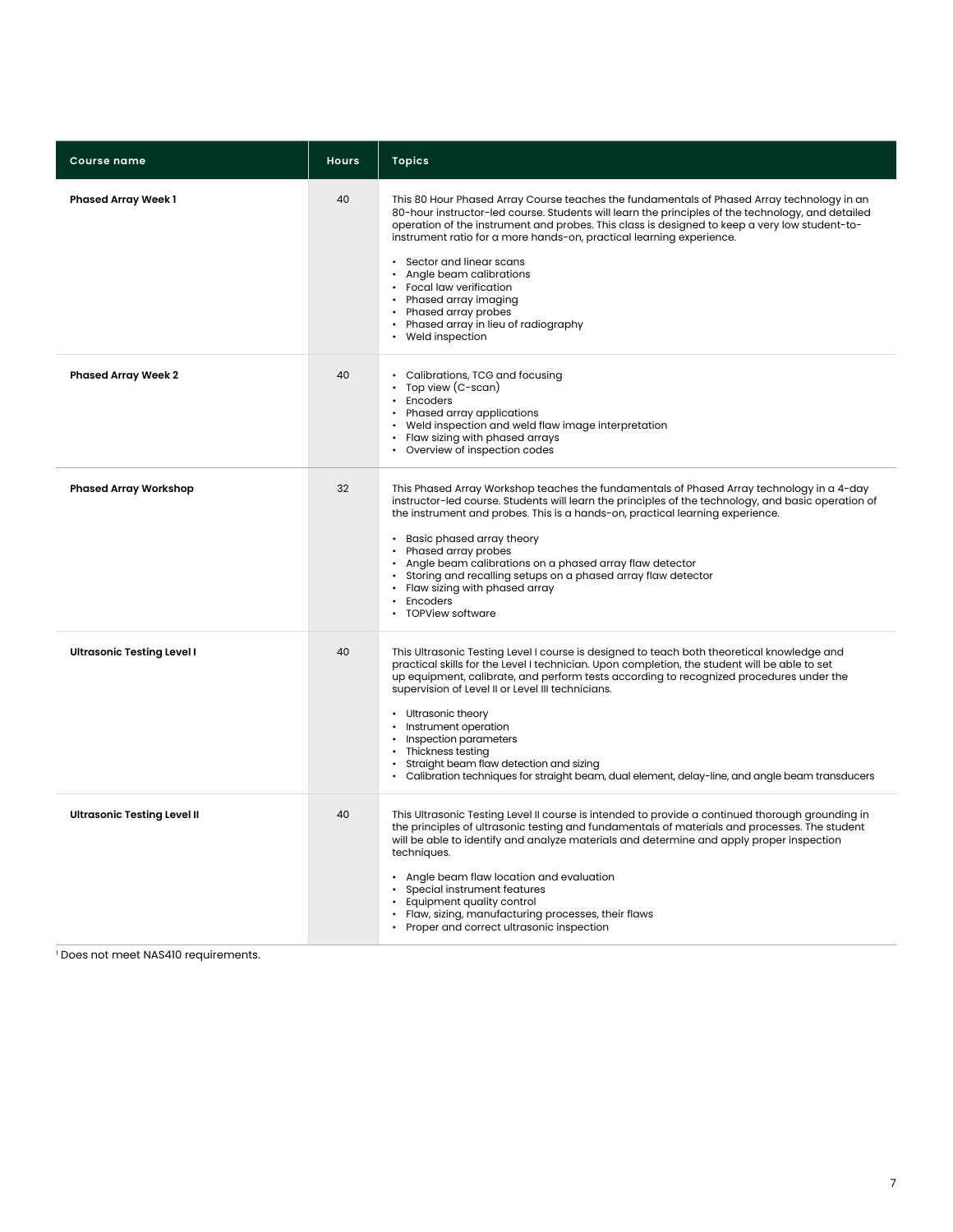| <b>Course name</b>                  | <b>Hours</b> | <b>Topics</b>                                                                                                                                                                                                                                                                                                                                                                                                                                                                                                                                                                                                                                                                                                                                                                                                                                                                                                                                                                                                                                                                                                                                                                                                                                                                                                                                                                                                                                                                      |
|-------------------------------------|--------------|------------------------------------------------------------------------------------------------------------------------------------------------------------------------------------------------------------------------------------------------------------------------------------------------------------------------------------------------------------------------------------------------------------------------------------------------------------------------------------------------------------------------------------------------------------------------------------------------------------------------------------------------------------------------------------------------------------------------------------------------------------------------------------------------------------------------------------------------------------------------------------------------------------------------------------------------------------------------------------------------------------------------------------------------------------------------------------------------------------------------------------------------------------------------------------------------------------------------------------------------------------------------------------------------------------------------------------------------------------------------------------------------------------------------------------------------------------------------------------|
| Visual Testing Level I and Level II | 24           | The Visual Testing course is a combination of two classes. The first being a Level I course which<br>addresses the basics of visual testing to include basic visual testing principles, the human eye,<br>lighting and physiological effects, tools used in visual testing, discontinuities evaluation and<br>standards and specifications. The Level I class is an 8-hour course. The Level II course expands<br>on the material presented in Level I and expands on the material attributes of materials, the<br>human physiological effects and environmental conditions impacting visual tests. The Level II<br>class is 16 hours and includes practical exercises.<br>Principles of examining and evaluating results through direct visual examination<br>Basic principles of optics, light, material conditions, and discontinuities<br>Identification and evaluation<br>Hand tool measuring devices (calipers, micrometers, weld gauges, depth gauges - typical)<br>Visual aids (mirrors, magnifiers, and flashlights)<br>Borescopes (rigid) and fiberscopes (flexible)<br>Typical standards, codes, procedures, and reports<br>• Vision<br>Lighting<br>Material attributes<br>Environmental and physiological factors<br>Visual perception<br>Equipment (borescopes, CCT cameras, fiberscopes, gauges and micrometers, RVI systems,<br>magnifiers and mirrors)<br>Applications<br>Acceptance and rejection criteria<br>• Typical standards, codes, procedures, and reports |
|                                     |              |                                                                                                                                                                                                                                                                                                                                                                                                                                                                                                                                                                                                                                                                                                                                                                                                                                                                                                                                                                                                                                                                                                                                                                                                                                                                                                                                                                                                                                                                                    |

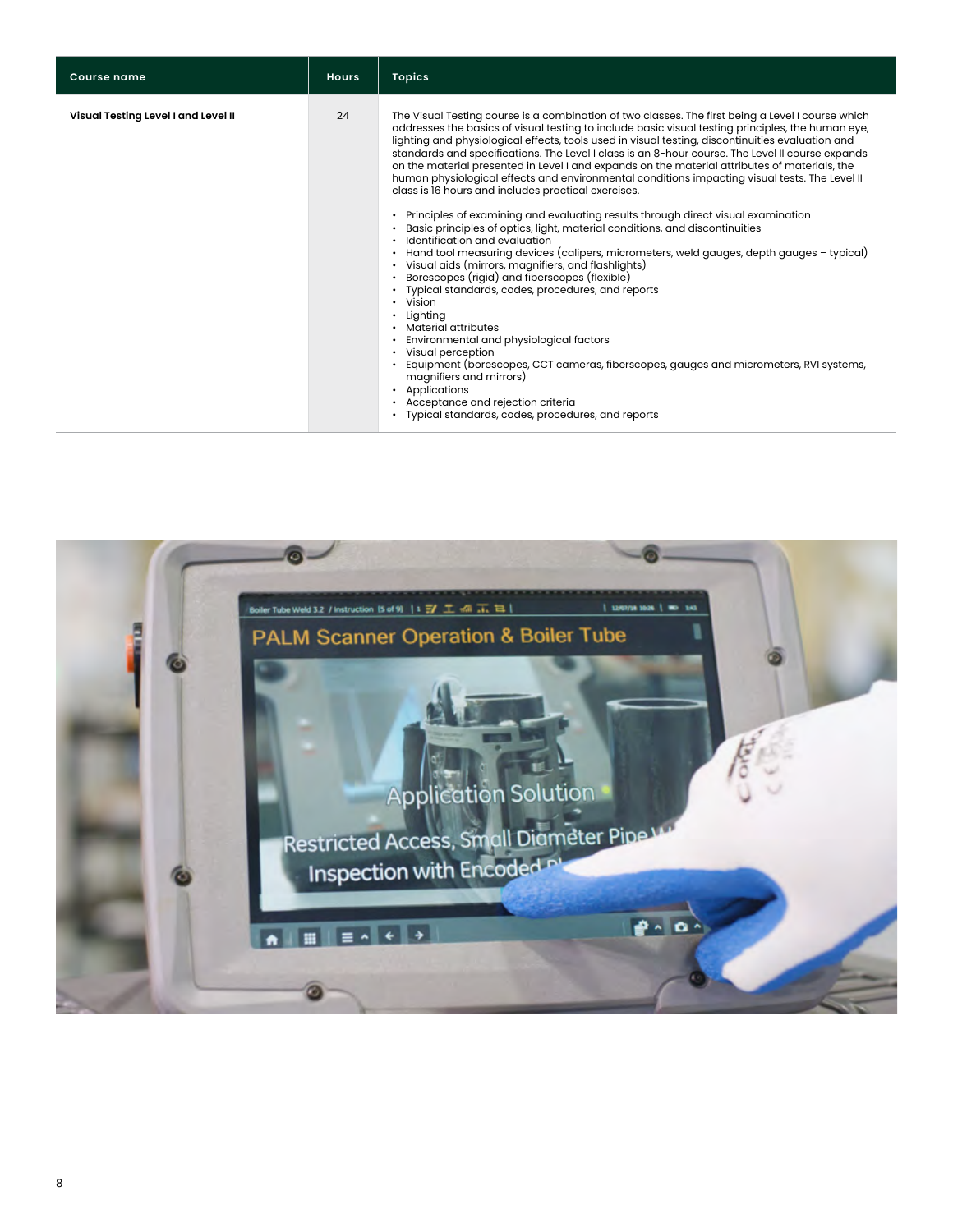## **Educational collaboration**

#### **Knowledge is a journey of discovery that never ends.**

That is why we collaborate with universities, colleges, and industry leaders to make sure we are on the forefront of new NDT techniques and technologies. Waygate's significant resources—such as Global Research and our Technology Solutions Centers—help forge the strong relationships that provide the scale necessary to learn, develop, and shape the NDT industry.

### **Pledge of excellence**

Our commitment to improving the skills of our customers extends to our employees as well. Investing in the education of our world-class NDT teams, across our portfolio of offerings, allows us to provide true experts in the inspection industry.

**If you have a challenge to overcome or you are ready to explore, we invite you to join us on this journey.**